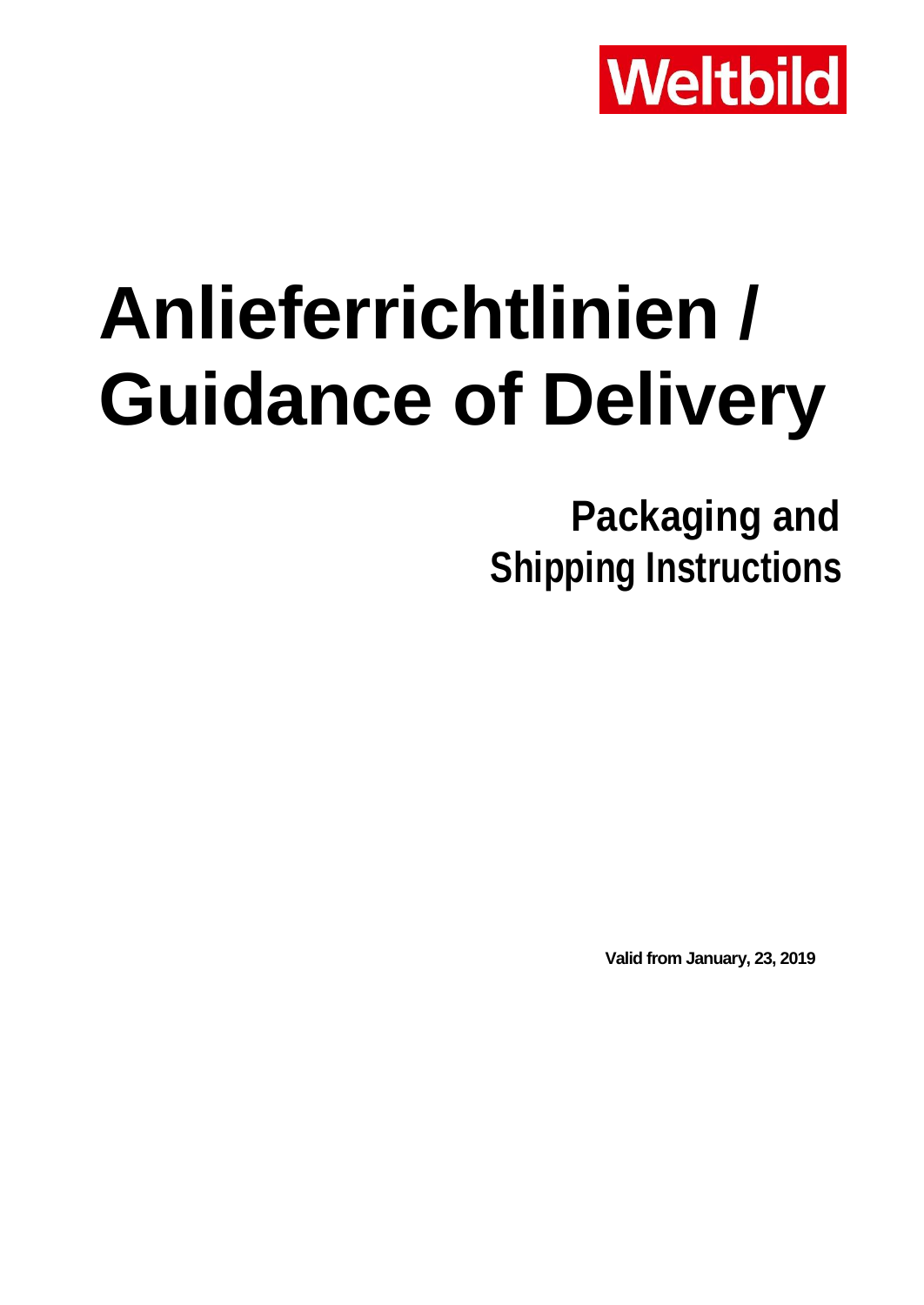

# Advice

All full load trucks resp. direct delivery need to be advised at least 48 hours in advance stating pallet amount, item list (for example delivery note) and the Weltbild-order number.

All local means of transport and part loads with pallet shipments need to be advised at least 24 hours in advance stating the amount of packages and pallets.

Parcel deliveries need no announcement.

The advice should be conducted via E-mail, in special cases via telephone.

Advices for the following working day need to be completed until 2 p.m. and have to be confirmed by Goods receipt staff.

For full load trucks and direct delivery a slot with fix time will be termed.

Local means of transport and part loads receive a strict time window.

Dutiable goods have to be indicated. "No goods receipt for duty unpaid goods"

Contact: Tel.: + 420 606076935 E-Mail: inbound@mcl-bor.cz

## Times of Delivery:

Bor: Bor: Bor: Electronic Monday to Friday: 06:00 a.m. - 14:00 a.m.

Exceptions have to be confirmed by our Logistics Service Provider.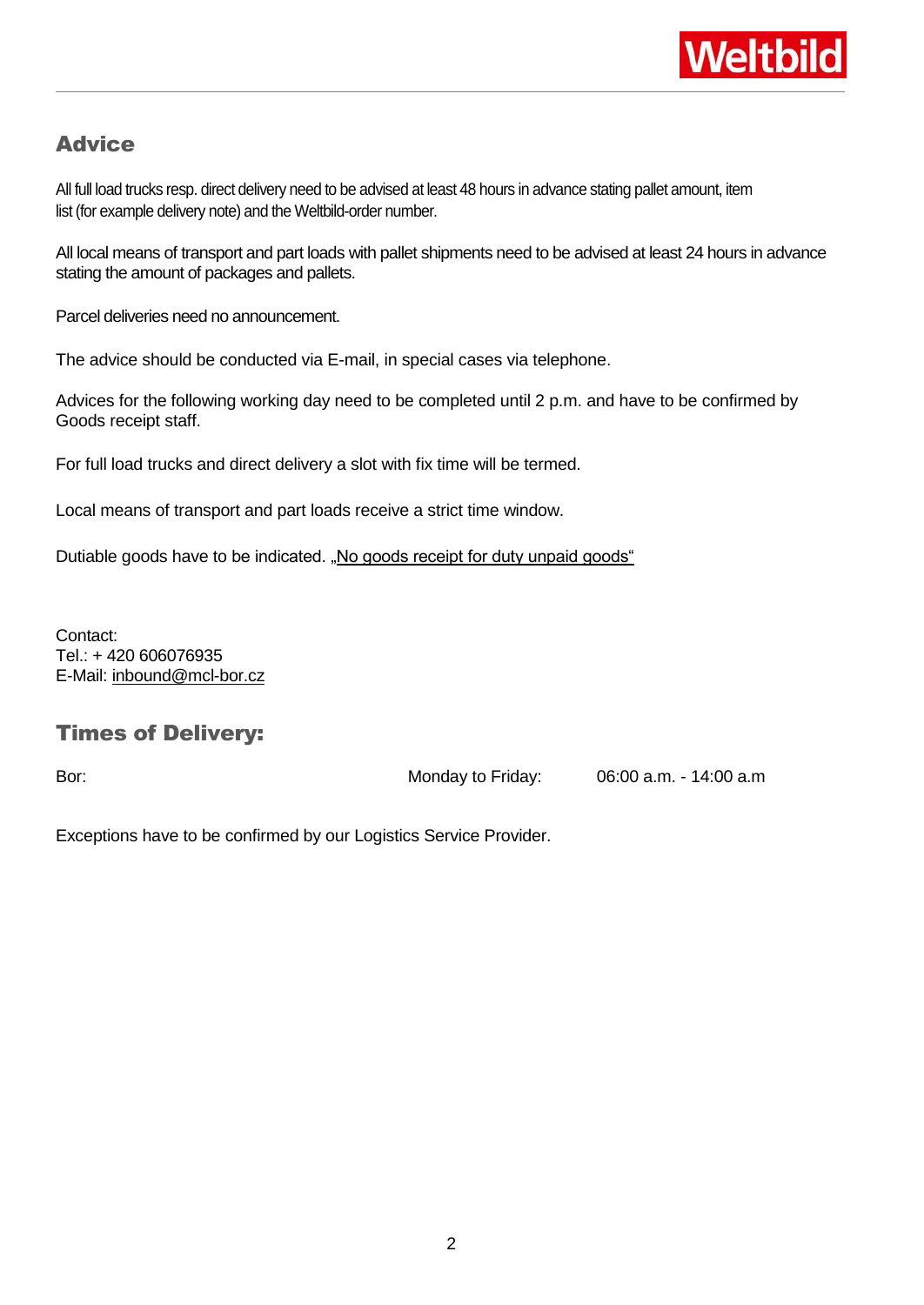# Accompanying Documents

For each delivery both and carriage and a delivery note have to be issued. For a quick handling the delivery note has to be attached behind the carriage note and hand over to the staff of goods receipt at the beginning of unloading.

The following information need to be contained:

| <b>Waybill / Frachtbrief:</b>                       | <b>Shipping note / Lieferschein:</b> |
|-----------------------------------------------------|--------------------------------------|
| ■ Forwarder                                         | ■ Number of delivery note            |
| ■ Receiving Address                                 | <b>Receiving Address</b>             |
| ■ Weltbild order number                             | ■ Forwarder                          |
| ■ Quantity of packages per shipment                 | Weltbild order number                |
| ■ Weight of shipment                                | ■ Article description                |
| $\blacksquare$ Volume of shipment in m <sup>3</sup> | ■ Weltbild item number               |
| ■ Time and date of dispatch of the                  | • Delivered quantity per item        |
| manufacturer (For the run time control)             | EAN - Code                           |

Accompanying documents have to be signed legible (e.g. in case of damages in transit).

## Packaging

- Collis or pallets need to include the same items
- All deliveries must be conducted on Euro-pallets in a perfect condition
- **Incoming pallets have to be in a moveable and stackable condition (foiled)**
- Pallets have to be wrapped with transparent foil
- The length and width oft he pallets base shouldn't be stressed by the item stacks
- Mixed pallets have to be clearly indicated as mixed pallets
- Deviations will only be accepted in advanced consultation of the goods receipt staff
- The maximum stacking height is 1.400 mm incl. pallet (Exceptions e.g. for oversized products need an advanced consultation of the goods receipt staff).
- The transparent foil for fixation must not be fastened under the pallet blocks. The maximum weight per pallet must not exceed 1000 kg

## A Euro-pallet isn´t faultlessly, if

- A board is missing, broken or oblique
- A board is splintered, that more than one shaft of a screw or a nail are visible
- A block is missing, or is so damaged or splintered, that that more than one shaft of a screw or a nail is visible
- Apparently prohibited repairs or constructions have been conducted
- The overall condition of the pallet, that
	- o The load capacity can´t be ensured no longer
		- o The loaded goods could get polluted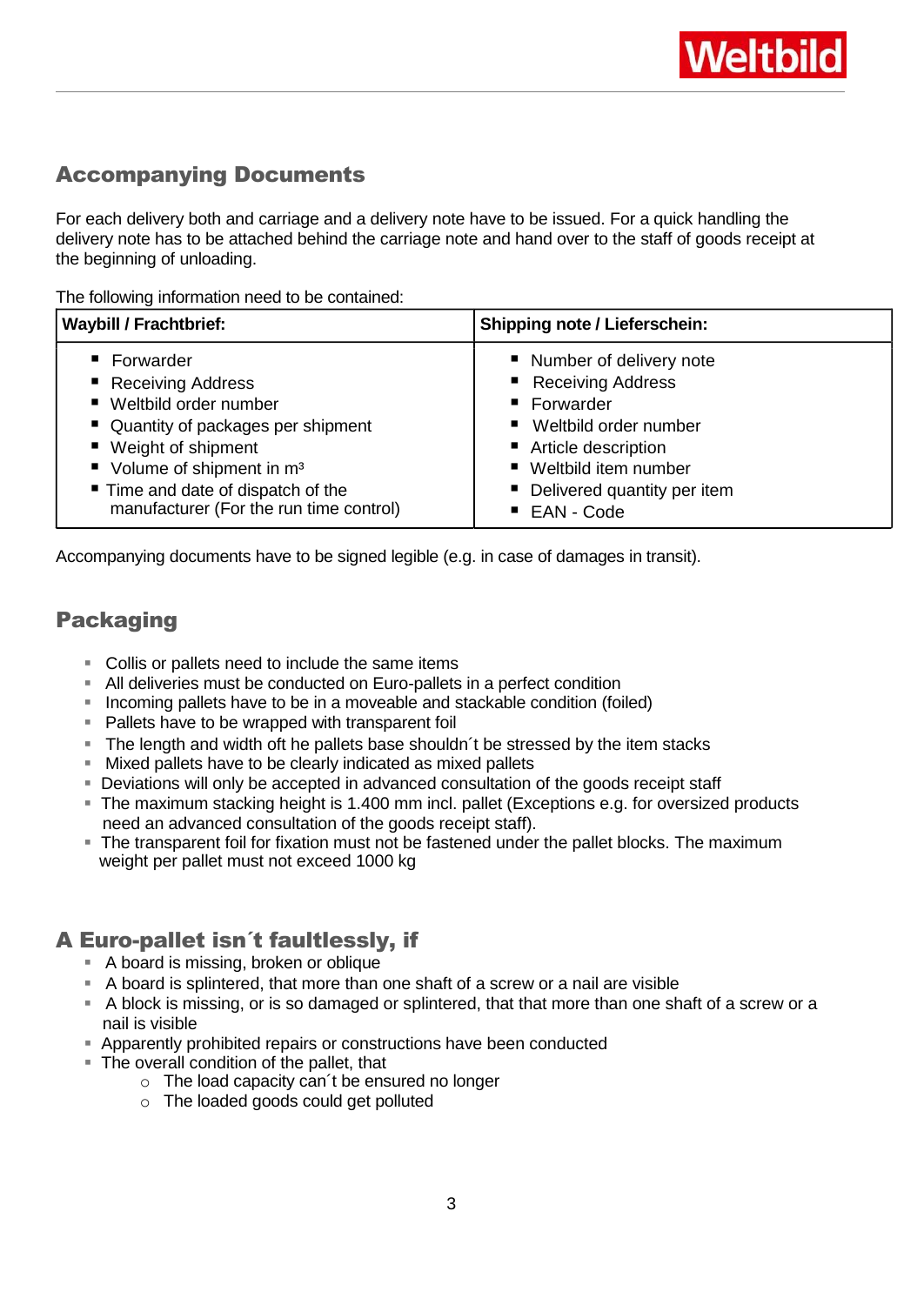

## Pallet-Exchange

For deliveries free to the door Euro-pallets will always be exchanged. If our Logistic Service Provider doesn´t give the advice to exchange the pallets directly, then storage costs will be charged.

#### **Please notice:**

**A subsequently collection oft he pallets a our Logistics Service Provider in case of a step to step exchange can only be conducted with the original incoming goods note, which was handed out tot he driver before.**

## Labelling

#### **Every pallet-unit needs to be labelled at least with the following information:**

- Table of content and if necessary distinction of mixed pallets
- Weltbild item number(s)
- EAN Code
- **Cuantity**
- Gross weight of the date of dispatch (incl. pallet)
- The Weltbild item number must be clearly visible from outside or stated on a separate paper attached to the pallet. (only for pallets with the same items)

#### **Every box-unit needs to be labelled at least with the following information:**

- **Table of content and if necessary distinction of mixed boxes**
- Weltbild item number(s)
- EAN Code
- Quantity
- Gross weight of the date of dispatch (incl. box)
- The Weltbild item number must be clearly visible from outside (only boxes with the same items)

#### **Every single product must be labelled with the following information:**

■ EAN Code

## **Delivery**

- The Delivery need to be conducted with vehicles, which are capable of ramp.
- **Container can only be loaded rear fitting.**
- Within part loads and pallet exchange the load need to be secured according to the StVo.

## Receiving address

The receiving address is part of the order. With advice of the delivery to the goods receipt staff is authorised to detour the shipment to external warehouses.

Weltbild Logistikzentrum CTPPark Bor Halle L 348 02 Bor u Tachova Czech Republic